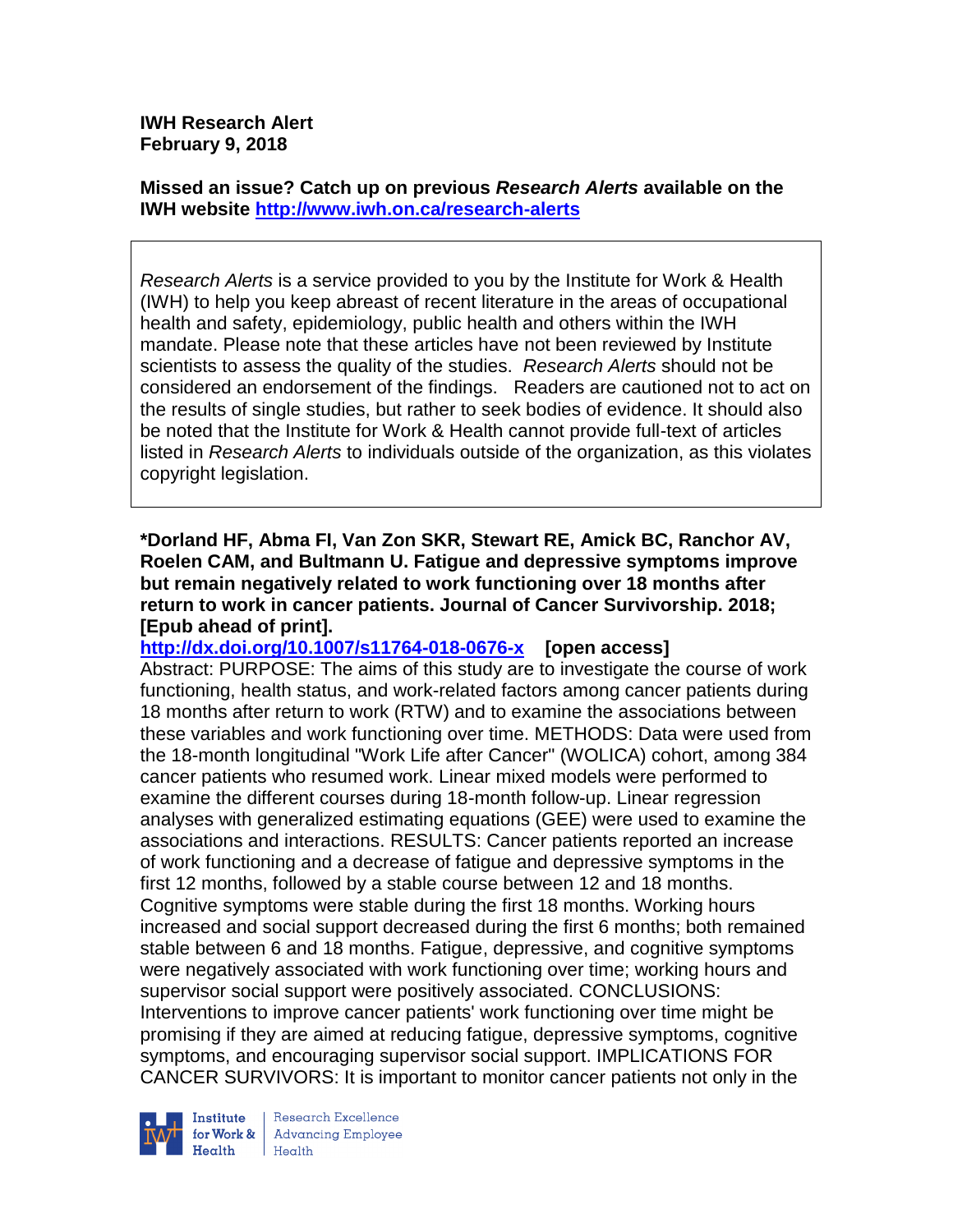period directly after RTW but up to 18 months after RTW, allowing for timely interventions when needed

# **\*Scott KA, Liao Q, Fisher GG, Stallones L, DiGuiseppi C, and Tompa E. Early labor force exit subsequent to permanently impairing occupational injury or illness among workers 50-64 years of age. American Journal of Industrial Medicine. 2018; [Epub ahead of print].**

#### **<http://dx.doi.org/10.1002/ajim.22817>**

Abstract: BACKGROUND: Severity of workplace injury tends to increase with age. Whether older workers who experience a workplace injury or illness exit the labor force sooner than comparable peers is not established. METHODS: A case-cohort study design and complementary log-log model were used to identify factors associated with average time to early substantial labor force exit among workers' compensation claimants 50-64 years of age with permanent impairment from an occupational injury or illness. Analysis was based on Ontario's workers' compensation claimant data from 1998 to 2006 linked with Canadian tax files. RESULTS: Workers with permanent impairment left the labor force earlier, on average, than peers without claims. Early retirement was associated with older age in the injury/illness year, greater impairment, lower pre-claim income, physically demanding jobs, and soft-tissue injuries. CONCLUSIONS: Policies aiming to extend older adults' working lives should account for the potentially disparate impacts on older workers of occupational injury and illness

#### **Bao S and Lin JH. An investigation into four different sit-stand workstation use schedules. Ergonomics. 2018; 61(2):243-254. <http://dx.doi.org/10.1080/00140139.2017.1353139>**

## Abstract: Twelve office workers participated in a study investigating effects of four sit/stand schedules (90-min sit/30-min stand, 80/40, 105/15, and 60/60) via several objective and subjective measures (muscle fatigue, foot swelling, spinal shrinkage, and self-reported discomfort). Results showed that there were no significant differences in shoulder and low back static muscle activities between sitting and standing. Muscle fatigue was developed during workday under all schedules. The longest standing schedule seemed to have a tendency of reducing muscle fatigue. None of the schedules helped or worsened foot swelling and spinal shrinkage. More active break-time activities seemed reducing muscle fatigue and foot swelling. While the self-reported bodily discomfort levels were generally low, the preferred schedules among the participants were varied, although the least standing schedule was the least preferred. We may conclude that effects of using sit-stand workstation to improve musculoskeletal health may be limited but promoting more active break-time activities can help. Practitioner Summary: Sit-stand workstations are used to reduce work-related musculoskeletal disorders. This study shows that office workers prefer sit/stand durations in the range between 1:1 and 3:1. Longer standing may have the potential to reduce muscle fatigue. However, active break-time activities may be more effective in reducing muscle fatigue and foot swelling



Research Excellence for Work & Advancing Employee  $H_{\text{eath}}$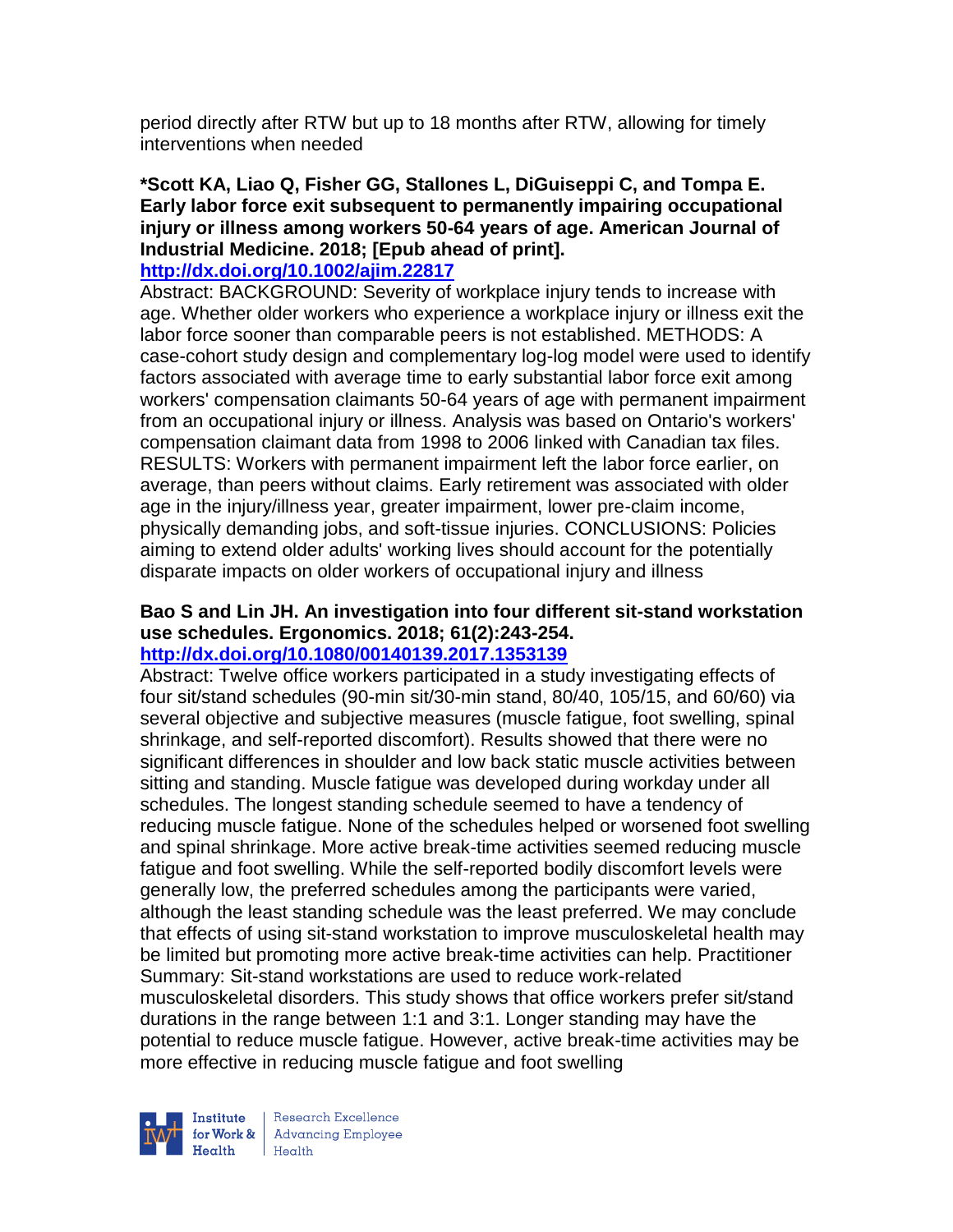**Canadian Standards Association. Occupational health and safety training. CAN/CSA-Z1001-18. Toronto, ON: CSA Group; 2018.** 

#### **Dianat I, Bazazan A, Souraki Azad MA, and Salimi SS. Work-related physical, psychosocial and individual factors associated with musculoskeletal symptoms among surgeons: Implications for ergonomic interventions. Applied Ergonomics. 2018; 67:115-124. <http://dx.doi.org/10.1016/j.apergo.2017.09.011>**

Abstract: This study evaluated the effect of physical, psychosocial and individual factors on the presence of musculoskeletal symptoms (MSS) among surgeons (n = 312) in Iran. Data were collected using questionnaires and analysed by multivariate logistic regression. The prevalence of MSS, particularly in the knees (48.7%), neck (45.8%), low back (42.3%) and shoulders (40.1%) was relatively high. Work-related factors including time spent on surgeries each week (>25 h/week), number of hours working in standing position per day (>4 h/day), moderate to high levels of work-family conflict, duration of each surgery (>3 h), number of years worked as a surgeon (>10 years) and surgical specialty (particularly cardiothoracic and obstetric/gynecologic surgeries) were independently associated with the presence of MSS in different body regions. Individual factors including gender (being female) and little or no involvement in sport and physical activity were also independently associated with the occurrence of complaints. Implications of the findings for further research and development work for improving the working conditions and consequently reducing MSS among this working group are discussed

## **Graham ID, Kothari A, and McCutcheon C. Moving knowledge into action for more effective practice, programmes and policy: protocol for a research programme on integrated knowledge translation. Implementation Science. 2018; 13(1):22.**

**<http://dx.doi.org/10.1186/s13012-017-0700-y>[open access]**

Abstract: BACKGROUND: Health research is conducted with the expectation that it advances knowledge and eventually translates into improved health systems and population health. However, research findings are often caught in the knowdo gap: they are not acted upon in a timely way or not applied at all. Integrated knowledge translation (IKT) is advanced as a way to increase the relevance, applicability and impact of research. With IKT, knowledge users work with researchers throughout the research process, starting with identification of the research question. Knowledge users represent those who would be able to use research results to inform their decisions (e.g. clinicians, managers, policy makers, patients/families and others). Stakeholders are increasingly interested in the idea that IKT generates greater and faster societal impact. Stakeholders are all those who are interested in the use of research results but may not necessarily use them for their own decision-making (e.g. governments, funders, researchers, health system managers and policy makers, patients and clinicians). Although IKT is broadly accepted, the actual research supporting it is

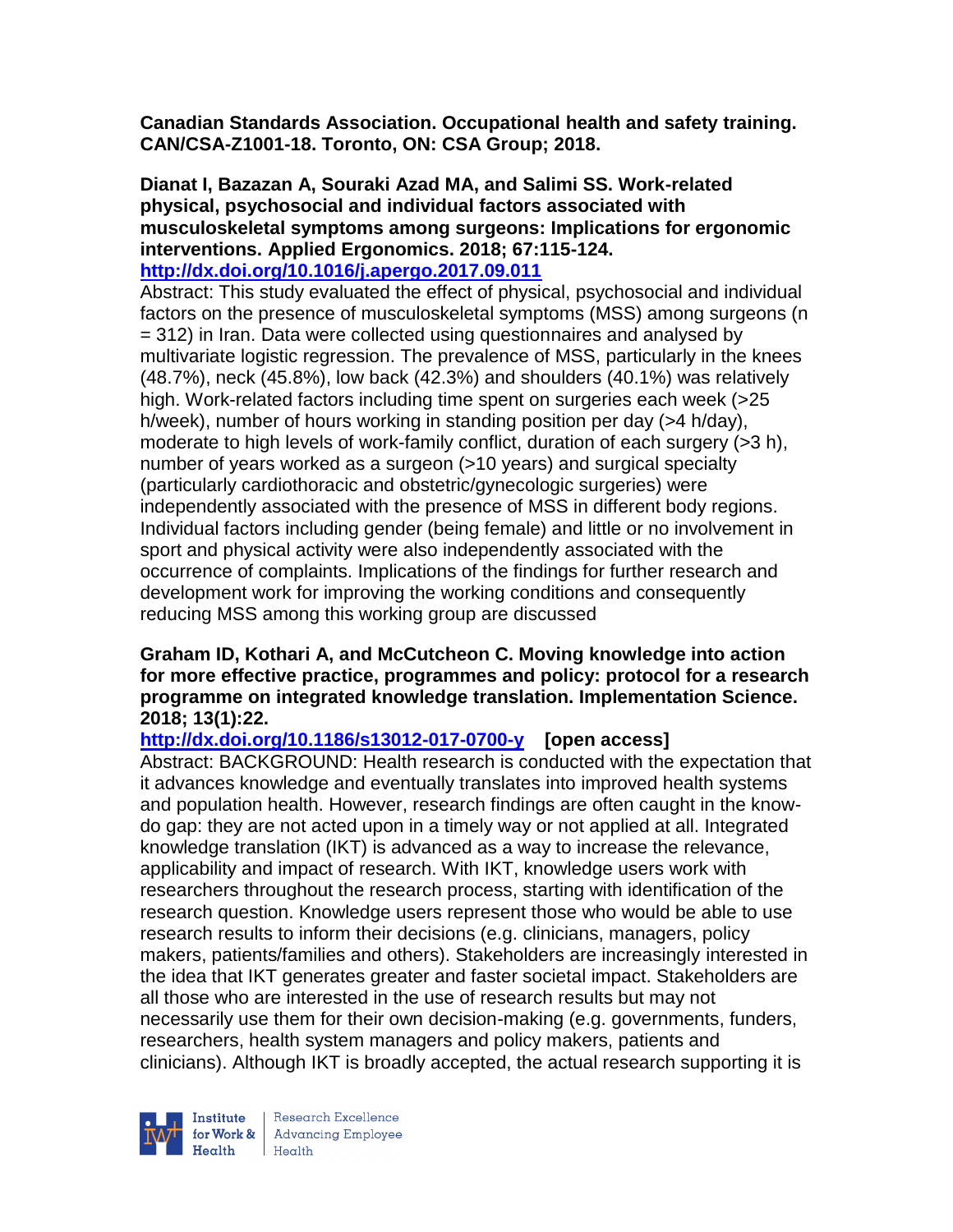limited and there is uncertainty about how best to conduct and support IKT. This paper presents a protocol for a programme of research testing the assumption that engaging the users of research in phases of its production leads to (a) greater appreciation of and capacity to use research; (b) the production of more relevant, useful and applicable research that results in greater impact; and (c) conditions under which it is more likely that research results will influence policy, managerial and clinical decision-making. METHODS: The research programme will adopt an interdisciplinary, international, cross-sector approach, using multiple and mixed methods to reflect the complex and social nature of research partnerships. We will use ongoing and future natural IKT experiments as multiple cases to study IKT in depth, and we will take advantage of the team's existing relationships with provincial, national and international organizations. Case studies will be retrospective and prospective, and the 7-year grant period will enable longitudinal studies. The initiation of partnerships, funding processes, the research lifecycle and then outcomes/impacts post project will be studied in real time. These living laboratories will also allow testing of strategies to improve the efficiency and effectiveness of the IKT approach. DISCUSSION: This is the first interdisciplinary, systematic and programmatic research study on IKT. The research will provide scientific evidence on how to reliably and validly measure collaborative research partnerships and their impacts. The proposed research will build the science base for IKT, assess its relationship with research use and identify best practices and appropriate conditions for conducting IKT to achieve the greatest impact. It will also train and mentor the next generation of IKT researchers

#### **Grimani A, Bergstrom G, Casallas MIR, Aboagye E, Jensen I, and Lohela-Karlsson M. Economic evaluation of occupational safety and health interventions from the employer perspective: a systematic review. Journal of Occupational & Environmental Medicine. 2018; 60(2):147-166. <http://dx.doi.org/10.1097/JOM.0000000000001224>**

Abstract: OBJECTIVES: The aim of this systematic review was to evaluate the cost-effectiveness of occupational safety and health interventions from the employer perspective. METHODS: A comprehensive literature search (2005 to 2016) in five electronic databases was conducted. Pre-2005 studies were identified from the reference lists of previous studies and systematic reviews, which have similar objective to those of this search. RESULTS: A total of 19 randomized controlled trials and quasi-experimental studies were included, targeting diverse health problems in a number of settings. Few studies included organizational-level interventions. When viewed in relation to the methodological quality and the sufficiency of economic evidence, five of 11 cost-effective occupational safety and health (OSH) interventions appear to be promising. CONCLUSION: The present systematic review highlights the need for highquality economic evidence to evaluate the cost-effectiveness of OSH interventions, especially at organizational-level, in all areas of worker health

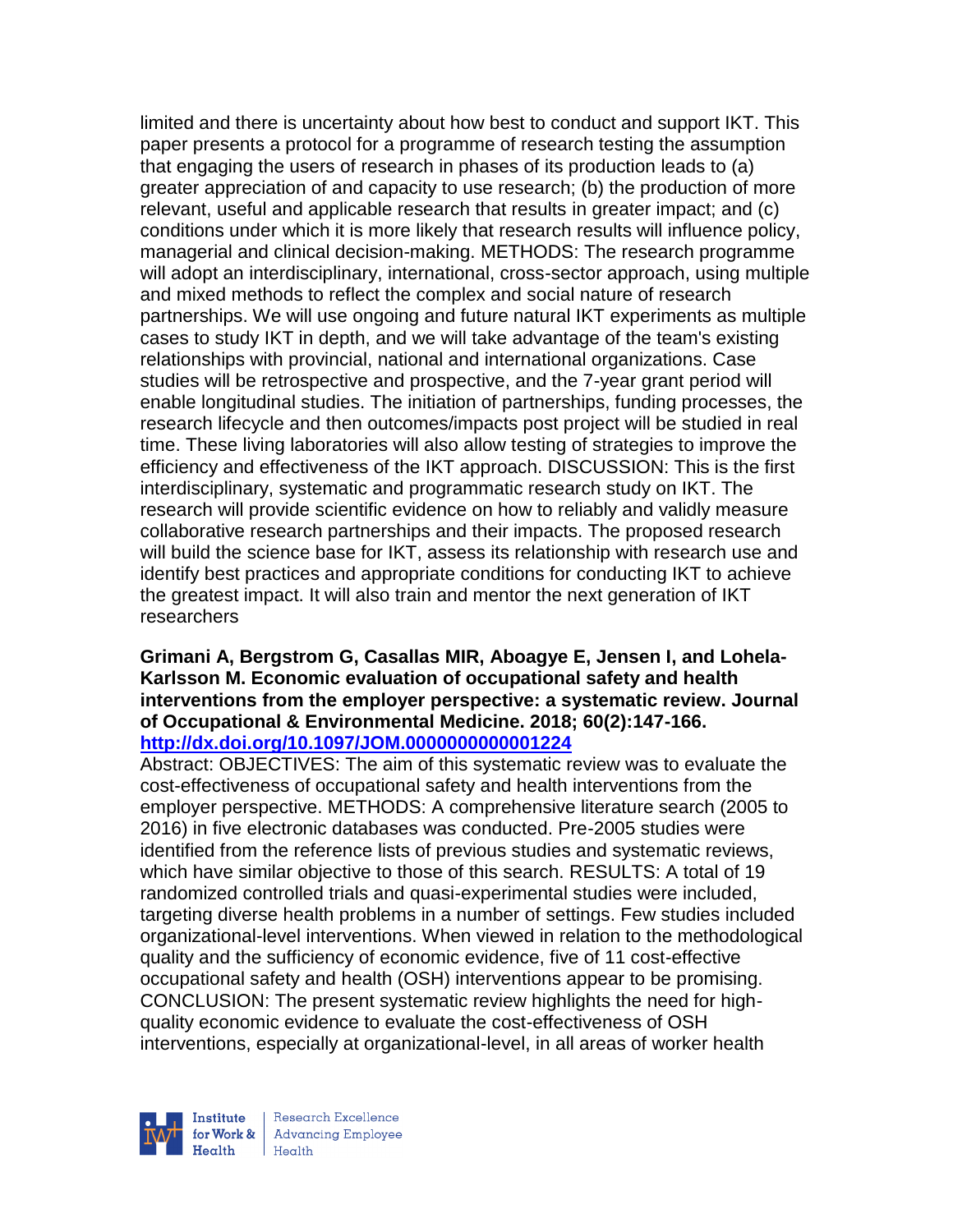**Hansen AM, Grynderup MB, Bonde JP, Conway PM, Garde AH, Kaerlev L, Kolstad HA, Mikkelsen S, Rugulies R, Thomsen JF, Willert M, and Hogh A. Does workplace bullying affect long-term sickness absence among coworkers? Journal of Occupational & Environmental Medicine. 2018; 60(2):132-137.** 

## **<http://dx.doi.org/10.1097/JOM.0000000000001209>**

Abstract: AIM: To examine if non-bullied employees at work units (WUs) with workplace bullying have more long-term sickness absence (LTSA) than employees in non-bullying WUs. METHODS: We included 7229 public health employees from 302 WUs and 3158 responders to a questionnaire on working conditions and health in 2007. WUs were classified into three categories of WUs; (1) no bullying (0% bullied); (2) moderate prevalence of bullying (less than 10% bullied); and (3) high prevalence of bullying (more than or equal to 10% bullied). LTSA (more than or equal to 30 consecutive days of sickness absence) during the following 2 years was obtained by linkage to the Danish register of sickness absence compensation benefits and social transfer payments. RESULTS: Nonbullied coworkers in WUs, where bullying was reported had 15% to 22% more LTSA compared with non-bullying WUs. CONCLUSION: Workplace bullying may be associated with LTSA in the entire WU

## **Harvey SB, Wang MJ, Dorrington S, Henderson M, Madan I, Hatch SL, and Hotopf M. NIPSA: a new scale for measuring non-illness predictors of sickness absence. Occupational & Environmental Medicine. 2018; 75(2):98- 104.**

# **<http://dx.doi.org/10.1136/oemed-2017-104382>**

Abstract: OBJECTIVES: We describe the development and initial validation of a new scale for measuring non-illness factors that are important in predicting occupational outcomes, called the NIPSA (non-illness predictors of sickness absence) scale. METHODS: Forty-two questions were developed which covered a broad range of potential non-illness-related risk factors for sickness absence. 682 participants in the South East London Community Health study answered these questions and a range of questions regarding both short-term and longterm sickness absence. Factor analysis was conducted prior to examining the links between each identified factor and sickness absence outcomes. RESULTS: Exploratory factor analysis using the oblique rotation method suggested the questionnaire should contain 26 questions and extracted four factors with eigenvalues greater than 1: perception of psychosocial work environment (factor 1), perceived vulnerability (factor 2), rest-focused attitude towards recovery (factor 3) and attitudes towards work (factor 4). Three of these factors (factors 1, 2 and 3) showed significant associations with long-term sickness absence measures (p<0.05), meaning a final questionnaire that included 20 questions with three subscales. CONCLUSIONS: The NIPSA is a new tool that will hopefully allow clinicians to quickly assess for the presence of non-illness factors that may be important in predicting occupational outcomes and tailor treatments and interventions to address the barriers identified. To the best of our knowledge, this



Research Excellence for Work & | Advancing Employee Health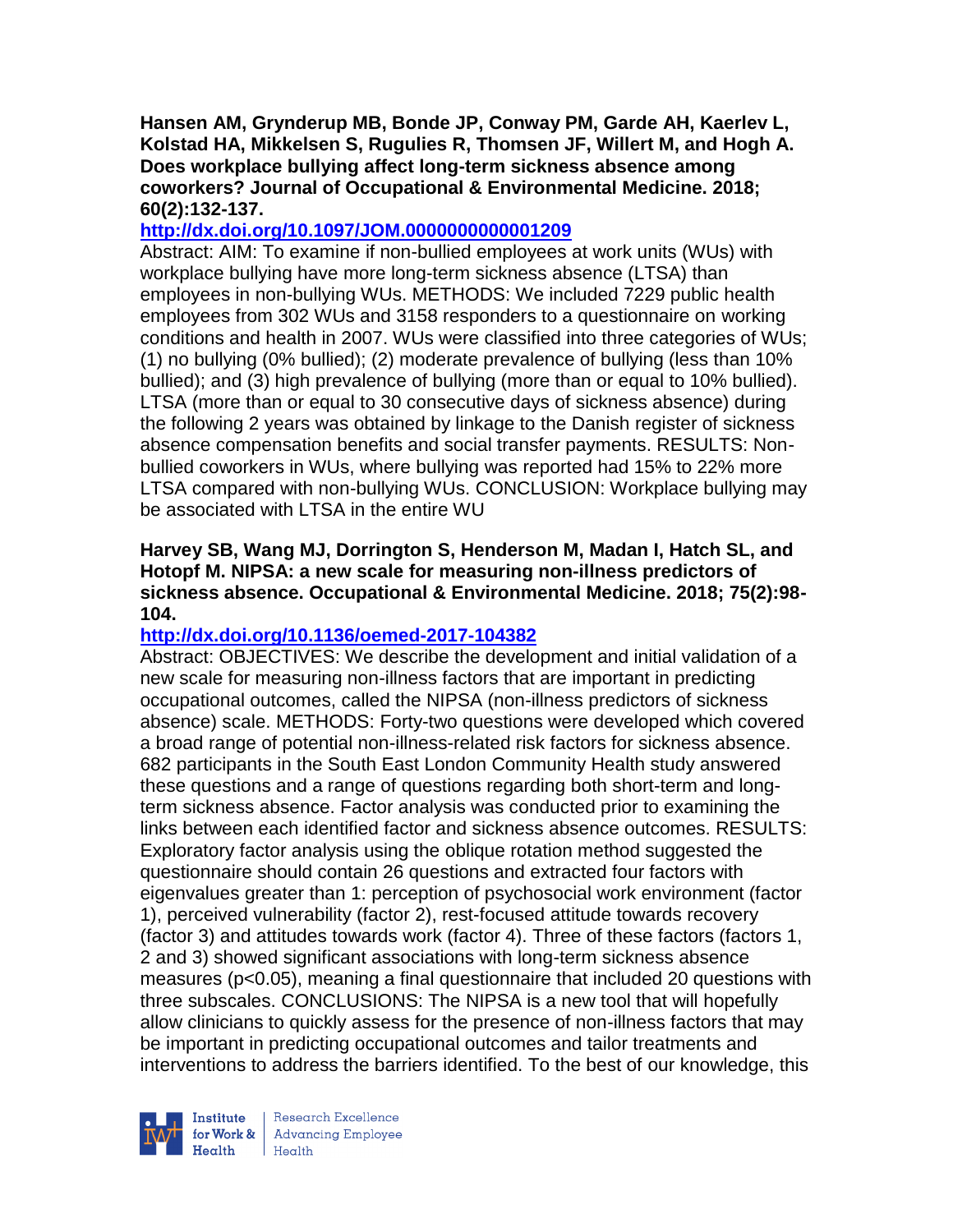is the first time that a scale focused on transdiagnostic, non-illness-related predictors of sickness absence has been developed

#### **Jakobsen ELT, Biering K, Kaergaard A, Dalboge A, and Andersen JH. Longterm prognosis for neck-shoulder pain and disorders: a 14-year follow-up study. Occupational & Environmental Medicine. 2018; 75(2):90-97. <http://dx.doi.org/10.1136/oemed-2017-104422>**

Abstract: OBJECTIVES: The long-term prognosis for neck-shoulder pain and disorders and the impact of shoulder exposure among former sewing machine operators were investigated in a 14-year follow-up study. METHODS: Information on neck-shoulder pain and disorders was collected by questionnaire and clinical examination at baseline in 243 female sewing machine operators and by questionnaire 14 years later. During follow-up, information on comorbidity and job exposures was obtained from registers and by linking register-based D-ISCO 88 codes with a job exposure matrix. Logistic regression analyses were performed to examine associations between neck-shoulder pain and disorders at baseline and neck-shoulder pain and physical functioning at follow-up. RESULTS: We found an association between neck-shoulder disorders at baseline and neckshoulder pain at follow-up (OR 5.9;95% CI 1.9 to 17.7), and between neckshoulder pain at baseline and neck-shoulder pain at follow-up (OR 8.2;95% CI 3.5 to 19.2). Associations between neck-shoulder disorders and pain at baseline and limited physical functioning at follow-up had ORs of 5.0 (95% CI 1.5 to 16.1) and 2.2 (95% CI 1.1 to 4.6), respectively. In women still working in 2008, the association between neck-shoulder pain in 1994 and in 2008 seemed to be stronger for those in jobs with high job shoulder exposure. CONCLUSIONS: The results suggest a long-term adverse prognosis for neck-shoulder pain. High job shoulder exposure can worsen this prognosis for those who continue working. This knowledge could influence the counselling given to similar workers and emphasises the need to prevent neck-shoulder pain

#### **Korsiak J, Tranmer J, Day A, and Aronson KJ. Sleep duration as a mediator between an alternating day and night shift work schedule and metabolic syndrome among female hospital employees. Occupational & Environmental Medicine. 2018; 75(2):132-138. <http://dx.doi.org/10.1136/oemed-2017-104371>**

Abstract: OBJECTIVES: The main objective was to determine whether sleep duration on work shifts mediates the relationship between a current alternating day and night shift work schedule and metabolic syndrome among female hospital employees. The secondary objective was to assess whether cumulative lifetime shift work exposure was associated with metabolic syndrome. METHODS: In this cross-sectional study of 294 female hospital employees, sleep duration was measured with the ActiGraph GT3X+. Shift work status was determined through self-report. Investigation of the total, direct and indirect effects between shift work, sleep duration on work shifts and metabolic syndrome was conducted using regression path analysis. Logistic regression was used to



Research Excellence for Work & | Advancing Employee  $Heath$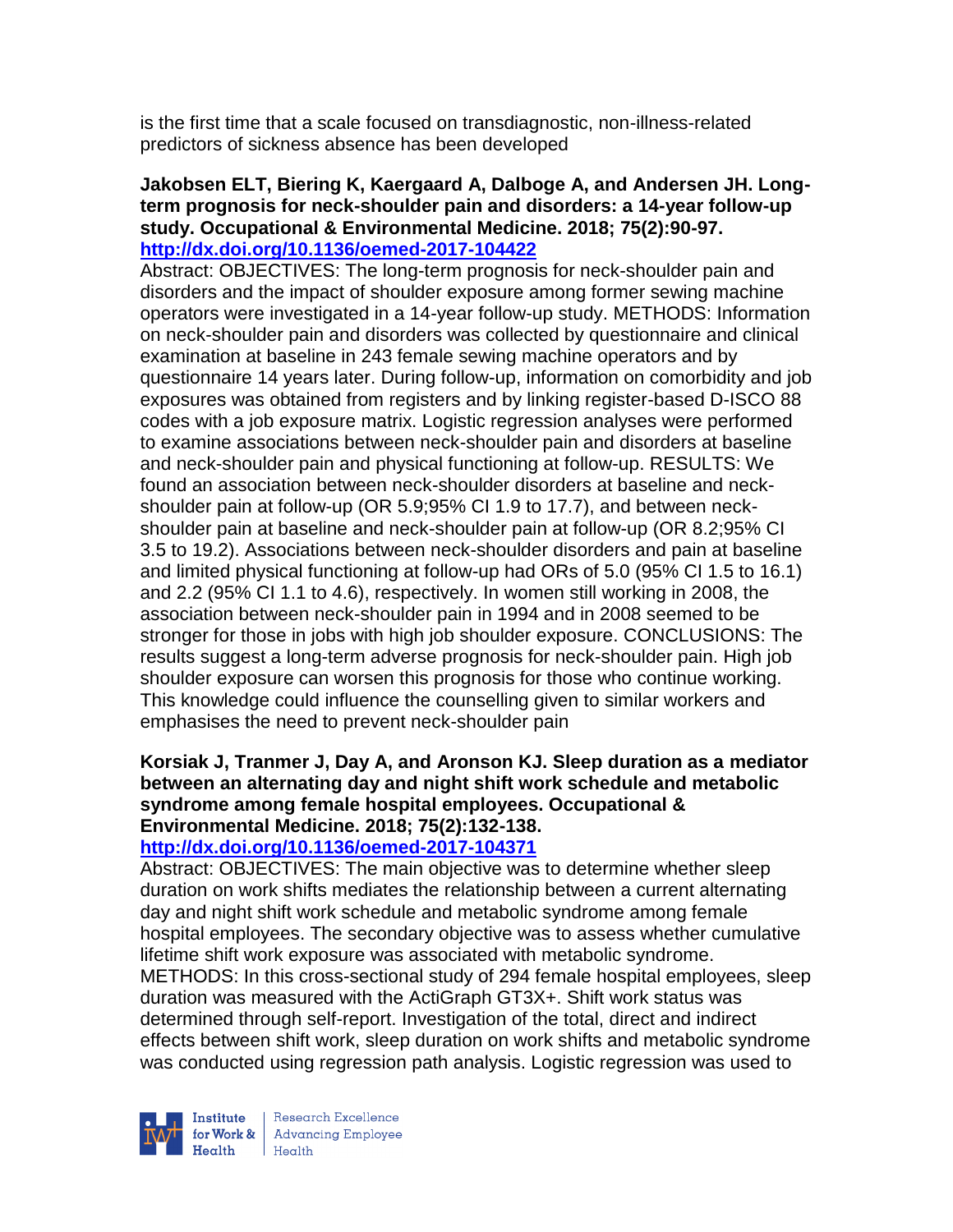determine the association between cumulative shift work exposure and metabolic syndrome. RESULTS: Shift work is strongly associated with metabolic syndrome (ORTotal=2.72, 95% CI 1.38 to 5.36), and the relationship is attenuated when work shift sleep duration is added to the model (ORDirect=1.18, 95% CI 0.49 to 2.89). Sleep duration is an important intermediate between shift work and metabolic syndrome (ORIndirect=2.25, 95% CI 1.27 to 4.26). Cumulative shift work exposure is not associated with metabolic syndrome in this population. CONCLUSIONS: Sleep duration mediates the association between a current alternating day-night shift work pattern and metabolic syndrome

**Landsbergis PA, Choi B, Dobson M, Sembajwe G, Slatin C, Delp L, Siqueira CE, Schnall P, and Baron S. The key role of work in population health inequities. American Journal of Public Health. 2018; 108(3):296-297. <http://dx.doi.org/10.2105/AJPH.2017.304288>**

# **Related Articles**

**Monforton C. Monforton comments. American Journal of Public Health. 2018; 108(3):314. <http://dx.doi.org/10.2105/AJPH.2017.304302>**

**Finkel AM. A healthy public cannot abide unhealthy and unsafe workplaces. American Journal of Public Health. 2018; 108(3):312-313. <http://dx.doi.org/10.2105/AJPH.2017.304282>**

**Wright MJ. The changing nature of work. American Journal of Public Health. 2018; 108(3):315-316. <http://dx.doi.org/10.2105/AJPH.2017.304283>**

**Li S, Fan M, and Wu X. Effect of social capital between construction supervisors and workers on workers' safety behavior. Journal of Construction Engineering and Management. 2018; 144(4):04018014. [http://dx.doi.org/10.1061/\(ASCE\)CO.1943-7862.0001467](http://dx.doi.org/10.1061/(ASCE)CO.1943-7862.0001467)**

**Murphy LA, Huang YH, Robertson MM, Jeffries S, and Dainoff MJ. A sociotechnical systems approach to enhance safety climate in the trucking industry: results of an in-depth investigation. Applied Ergonomics. 2018; 66:70-81.** 

## **<http://dx.doi.org/10.1016/j.apergo.2017.08.002>**

Abstract: The purpose of this study was to develop a methodology that extends safety climate beyond an overall score by using the framework of macroergonomics to examine the entire system in a more comprehensive manner. The study is discussed in two papers: one paper describes the study methodology in detail (Murphy, Robertson, Huang, Jeffries, & Dainoff, in press), and the current paper describes the results of the study. Multiple methods were combined to create a systems approach, and those methods include the critical

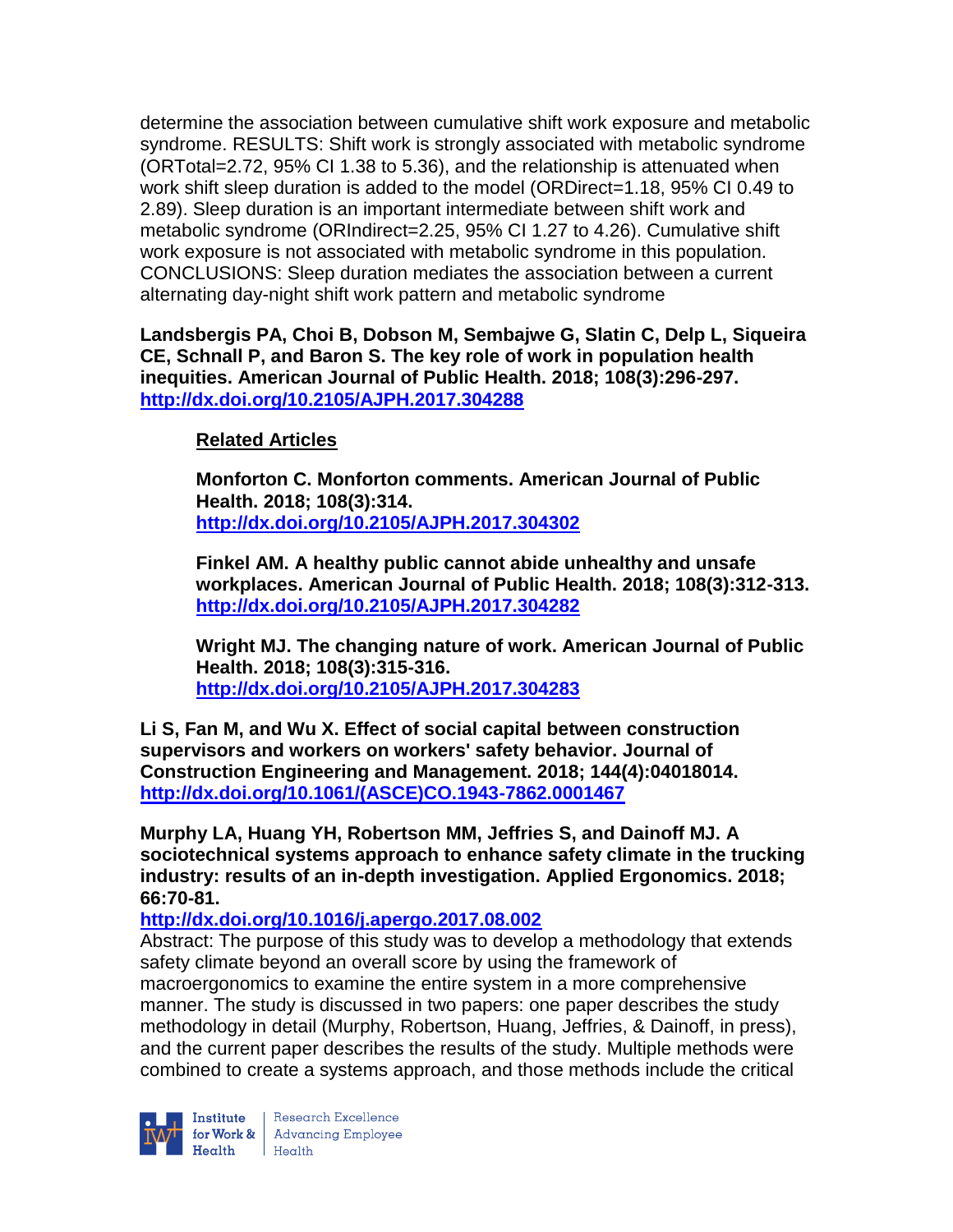incident technique, contextual inquiries with functional role diagrams, and affinity mapping. Key informants in the trucking industry identified 19 themes that affect safety. The themes ranged from balancing work and family/personal time, the company's policy vs. practice, respecting the job of the driver, and active listening and meaningful feedback. The most prominent themes were related to the workers and their activities; the internal environment, including psychosocial job design elements; and organizational design. Such information can be used to design interventions to change the safety climate of an organization in order to reduce negative safety outcomes

## **Murphy LA, Robertson MM, Huang YH, Jeffries S, and Dainoff MJ. A sociotechnical systems approach to enhance safety climate in the trucking industry: development of a methodology. Applied Ergonomics. 2018; 66:82- 88.**

# **<http://dx.doi.org/10.1016/j.apergo.2017.08.001>**

Abstract: The systems approach is increasingly used as a framework within which to examine safety climate. Utilizing a macroergonomics approach to design work systems can help identify aspects of human-technology-organization interfaces that impact workers' perceptions of safety, both positively and negatively. Such an approach also supplements traditional uses of safety climate as a leading indicator of safety and helps expand research toward an approach that can determine problems impacting safety. The purpose of this study was to develop a methodology that extends safety climate beyond just an overall score by using the framework of macroergonomics to examine the entire system in a more comprehensive manner. The proposed methodology can be used as a way to identify gaps in the specific work system, and this information can be used to design interventions to change the safety climate, and ultimately the culture, of an organization in order to reduce negative safety outcomes

# **Negrini S, Gimigliano F, Arienti C, and Kiekens C. Knowledge translation: the bridging function of Cochrane rehabilitation. Archives of Physical Medicine & Rehabilitation. 2017; [Epub ahead of print].**

# **<http://dx.doi.org/10.1016/j.apmr.2017.11.002>**

Abstract: Cochrane Rehabilitation is aimed to ensure that all rehabilitation professionals can apply Evidence Based Clinical Practice and take decisions according to the best and most appropriate evidence in this specific field, combining the best available evidence as gathered by high-quality Cochrane systematic reviews, with their own clinical expertise and the values of patients. This mission can be pursued through knowledge translation. The aim of this article is to shortly present what knowledge translation is, how and why Cochrane (previously known as Cochrane Collaboration) is trying to reorganize itself in light of knowledge translation, and the relevance that this process has for Cochrane Rehabilitation and in the end for the whole world of rehabilitation. It is well known how it is difficult to effectively apply in everyday life what we would like to do and to apply the scientific knowledge in the clinical field: this is called the know-do



Research Excellence  $H_{\text{eath}}$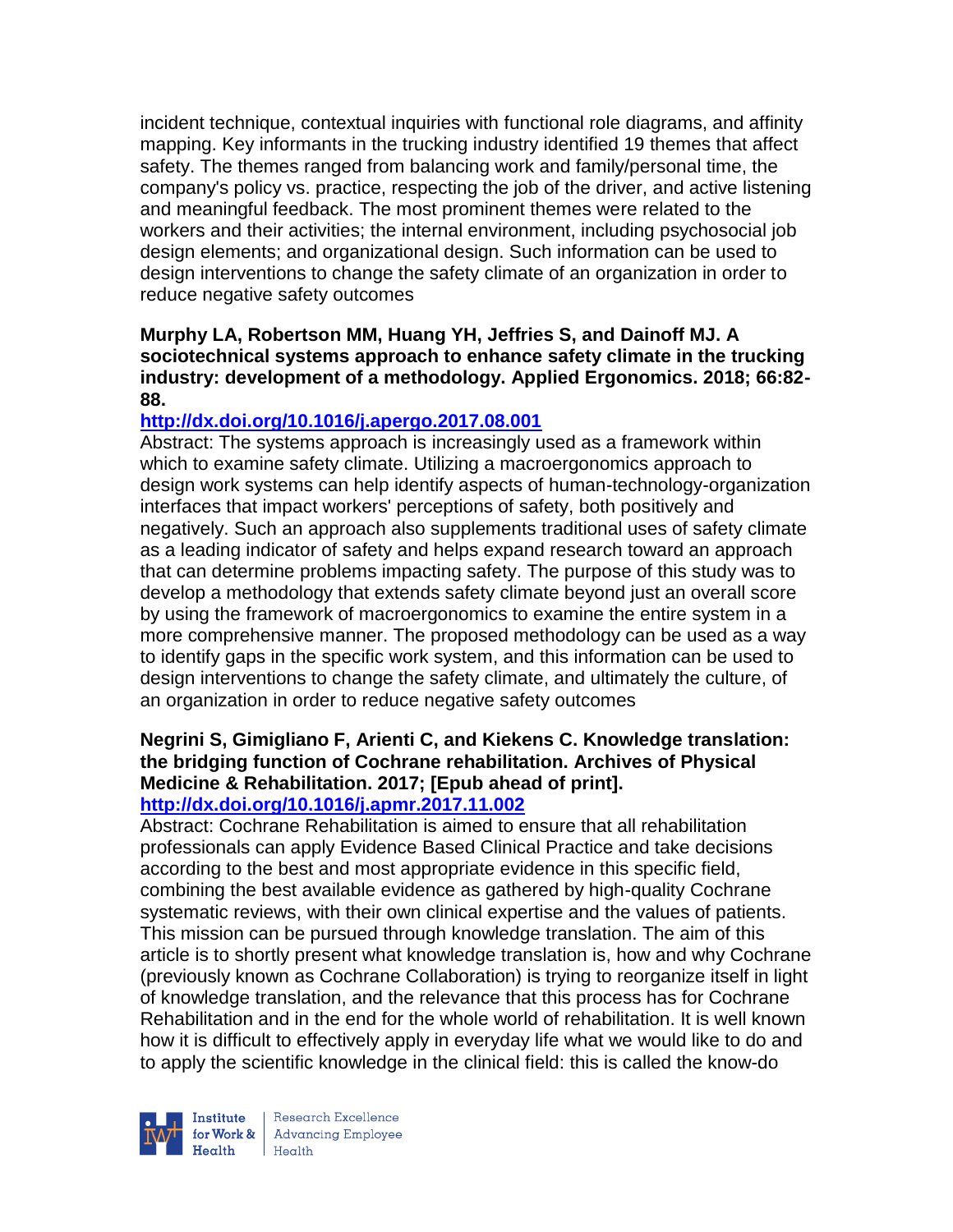gap. In the field of evidence-based medicine, where Cochrane belongs, it has been proven that high-quality evidence is not consistently applied in practice. A solution to these problems is the so-called knowledge translation. In this context, Cochrane Rehabilitation is organized to provide the best possible knowledge translation in both directions (bridging function), obviously toward the world of rehabilitation (spreading reviews), but also to the Cochrane community (production of reviews significant for rehabilitation). Cochrane is now strongly pushing to improve its knowledge translation activities, and this creates a strong base for Cochrane Rehabilitation work, focused not only on spreading the evidence but also on improving its production to make it more meaningful for the world of rehabilitation

**Rasmussen CDN, Hojberg H, Bengtsen E, and Jorgensen MB. Identifying knowledge gaps between practice and research for implementation components of sustainable interventions to improve the working environment: a rapid review. Applied Ergonomics. 2018; 67:178-192. <http://dx.doi.org/10.1016/j.apergo.2017.09.014>[open access]** Abstract: In a recent study, we involved all relevant stakeholders to identify practice-based implementation components for successful implementation and sustainability in work environment interventions. To understand possible knowledge gaps between evidence and practice, the aim of this paper is to investigate if effectiveness studies of the 11 practice-based implementation components can be identified in existing scientific literature. PubMed/MEDLINE, PsycINFO, and Web of Science were searched for relevant studies. After screening, 38 articles met the inclusion criteria. Since some of the studies describe more than one practice-based implementation concept a total of 125 quality criteria assessments were made. The overall result is that 10 of the 11 practice-based implementation components can be found in the scientific literature, but the evaluation of them is poor. From this review it is clear that there are knowledge gaps between evidence and practice with respect to the effectiveness of implementation concepts

#### **Scholz A, Ghadiri A, Singh U, Wendsche J, Peters T, and Schneider S. Functional work breaks in a high-demanding work environment: an experimental field study. Ergonomics. 2018; 61(2):255-264. <http://dx.doi.org/10.1080/00140139.2017.1349938>**

Abstract: Work breaks are known to have positive effects on employees' health, performance and safety. Using a sample of twelve employees working in a stressful and cognitively demanding working environment, this experimental field study examined how different types of work breaks (boxing, deep relaxation and usual breaks) affect participants' mood, cognitive performance and neurophysiological state compared to a control condition without any break. In a repeated measures experimental design, cognitive performance was assessed using an auditory oddball test and a Movement Detection Test. Brain cortical activity was recorded using electroencephalography. Individual's mood was



Research Excellence **Institute** Research Excellence<br> **for Work &** Advancing Employee Health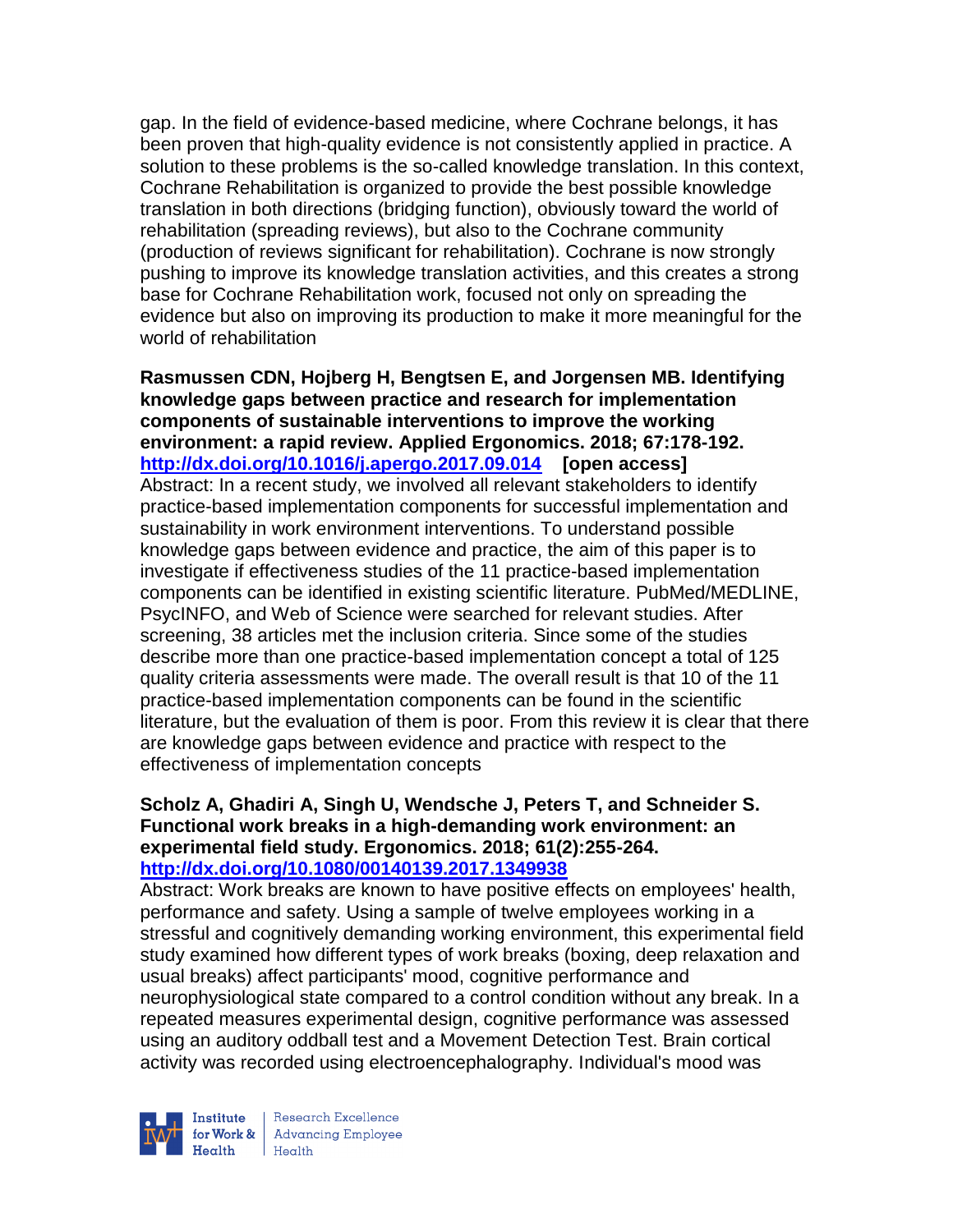analysed using a profile of mood state. Although neurophysiological data showed improved relaxation of cortical state after boxing (vs. 'no break' and 'deep relaxation'), neither performance nor mood assessment showed similar results. It remains questionable whether there is a universal work break type that has beneficial effects for all individuals. Practitioner Summary: Research on work breaks and their positive effects on employees' health and performance often disregards break activities. This experimental field study in a stressful working environment investigated the effect of different work break activities. A universal work break type that is beneficial for this workplace could not be identified

**Sundstrup E, Hansen AM, Mortensen EL, Poulsen OM, Clausen T, Rugulies R, Moller A, and Andersen LL. Retrospectively assessed physical work environment during working life and risk of sickness absence and labour market exit among older workers. Occupational & Environmental Medicine. 2018; 75(2):114-123.** 

**<http://dx.doi.org/10.1136/oemed-2016-104279>[open access]** Abstract: OBJECTIVE: To determine the prospective association between retrospectively assessed physical work environment during working life and prospectively assessed sickness absence and labour market exit among older workers. METHODS: Using Cox regression analyses we estimated the 4-year to 6-year prospective risk of register-based long-term sickness absence (LTSA), disability pension, early retirement and unemployment from exposure to different physical work environmental factors during working life among 5076 older workers (age 49-63 at baseline) from the Copenhagen Aging and Midlife Biobank cohort. RESULTS: Very hard physical work throughout working life was a risk factor for LTSA (HR 1.66,95% CI 1.32 to 2.07), disability pension (HR 2.21,95% CI 1.04 to 4.72) and early retirement (HR 1.57,95% CI 1.13 to 2.17). Both shortterm (<10 years) and long-term (>/=20 years) exposures to lifting or carrying of heavy burdens predicted the risk of LTSA (HRs 1.49-1.56) and disability pension (HRs 2.26-3.29). In contrast, exposure to dust was associated with LTSA and disability pension only following 20 or more exposure years. CONCLUSIONS: Retrospectively assessed hard physical work during working life and exposure to several factors in the physical work environment, especially heavy lifting, were important for labour market exit and sickness absence. This study underscores the importance of reducing physical work exposures throughout the working life course for preventing sickness absence and premature exit from the labour market

#### **Virtanen P, Pentti J, Vahtera J, Kivimaki M, and Virtanen M. Self-rated health of the temporary employees in a Nordic welfare state: findings from the Finnish public sector study. Journal of Occupational & Environmental Medicine. 2018; 60(2):e106-e111.**

## **<http://dx.doi.org/10.1097/JOM.0000000000001207>**

Abstract: OBJECTIVE: This 9-year follow-up study explores a possible association between temporary employment and declining health. METHODS:



Research Excellence for Work & Advancing Employee  $Heath$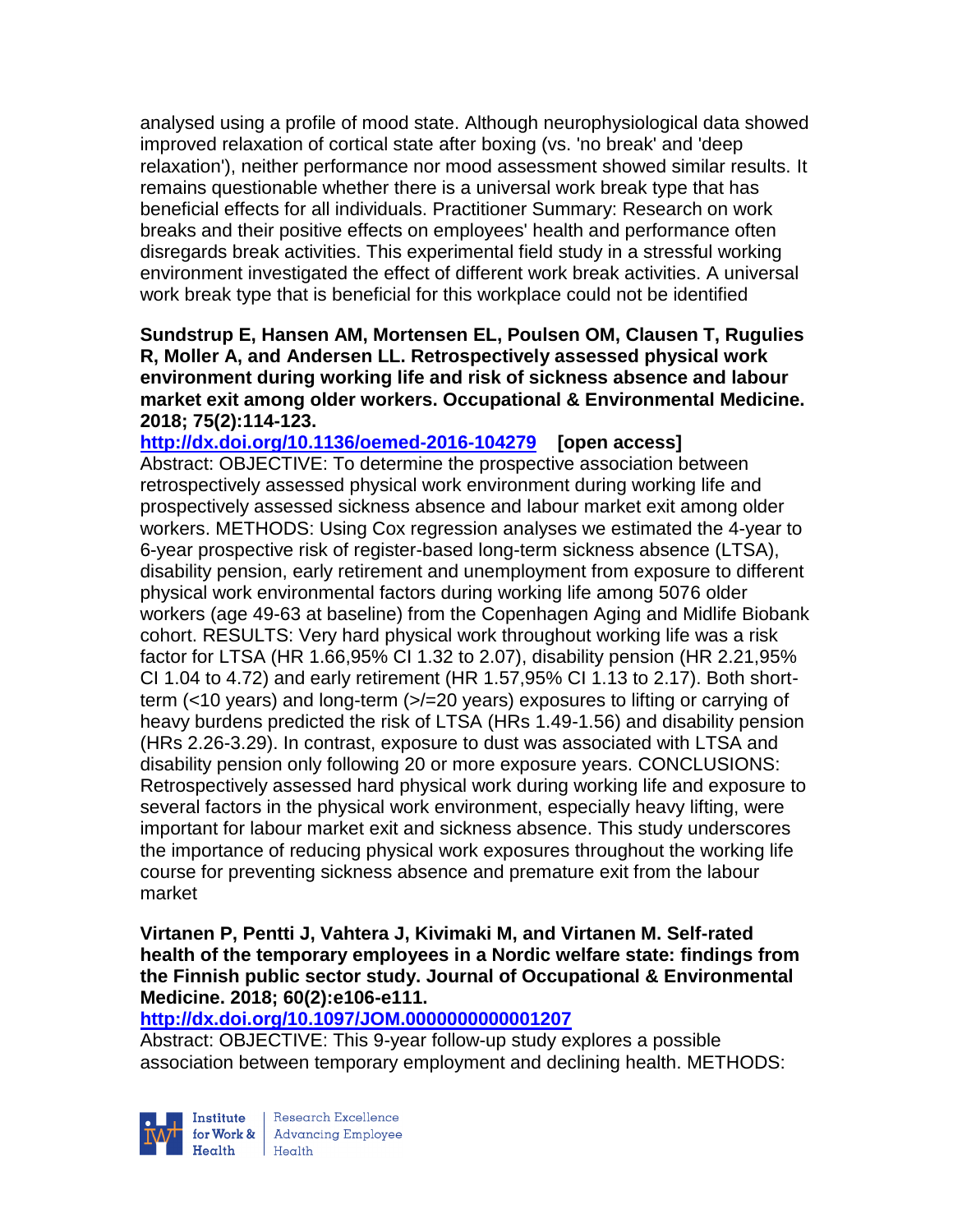Years in temporary employment from 2004 to 2008 to 2009 were measured for a cohort of 26,886 public sector employees. Self-rated health was measured by surveys in 2004 (baseline), 2008/2009 (short-term follow-up), and 2012/2013 (long-term follow-up). RESULTS: Compared with the permanently employed, the baseline health-adjusted odds of poor health were lower both in the short-term and long-term follow-up, but the differences became nonsignificant when adjusted for sociodemographic and work-related factors. CONCLUSION: The results would suggest that temporary employment in public sector of a Nordic welfare state does not entail health risks. Future research is needed to elucidate if this is true also among those exposed to nonpermanent employment in the private labor market, in particular those with most atypical jobs and unstable job careers

#### **Whysall Z, Bowden J, and Hewitt M. Sickness presenteeism: measurement and management challenges. Ergonomics. 2018; 61(3):341-354. <http://dx.doi.org/10.1080/00140139.2017.1365949>**

Abstract: Since work can be restorative to health, attending work when unwell should not be viewed as an inherently negative phenomenon. However, the functional benefits are likely to depend on the health condition, and the psychosocial quality of the work provided. The current study used a workforce survey to explore differences in the pattern of presenteeism and absenteeism by health condition, the association of psychosocial work factors with presenteeism compared to absenteeism, and their interaction to predict health. Findings indicate that instead of substituting absenteeism for presenteeism, the two tend to coincide, but the balance differs by health condition. Presenteeism is more likely to occur in poorer psychosocial environments, reinforcing the importance of ensuring work is designed and managed in ways that are beneficial rather than detrimental to health. The findings also highlight the methodological importance of differentiating between the act and impact of presenteeism in future research and practice. Practitioner Summary: Effective management of work-related health requires that practitioners manage both sickness absence and presence together, since employees tend to fluctuate between the two when unwell. Interventions should be tailored to the specific health concern, paying particular attention to the psychosocial environment in enabling employees to continue working without exacerbating health

## **Zelaya CE and Nugent CN. Trends in health insurance and type among military veterans: United States, 2000-2016. American Journal of Public Health. 2018; 108(3):361-367.**

## **<http://dx.doi.org/10.2105/AJPH.2017.304212>**

Abstract: OBJECTIVES: To describe long-term national trends in health insurance coverage among US veterans from 2000 to 2016 in the context of recent health care reform. METHODS: We used 2000 to 2016 National Health Interview Survey data on veterans aged 18 to 64 years to examine trends in insurance coverage and uninsurance by year, income, and state Medicaid



Research Excellence for Work & Advancing Employee<br>Health Health